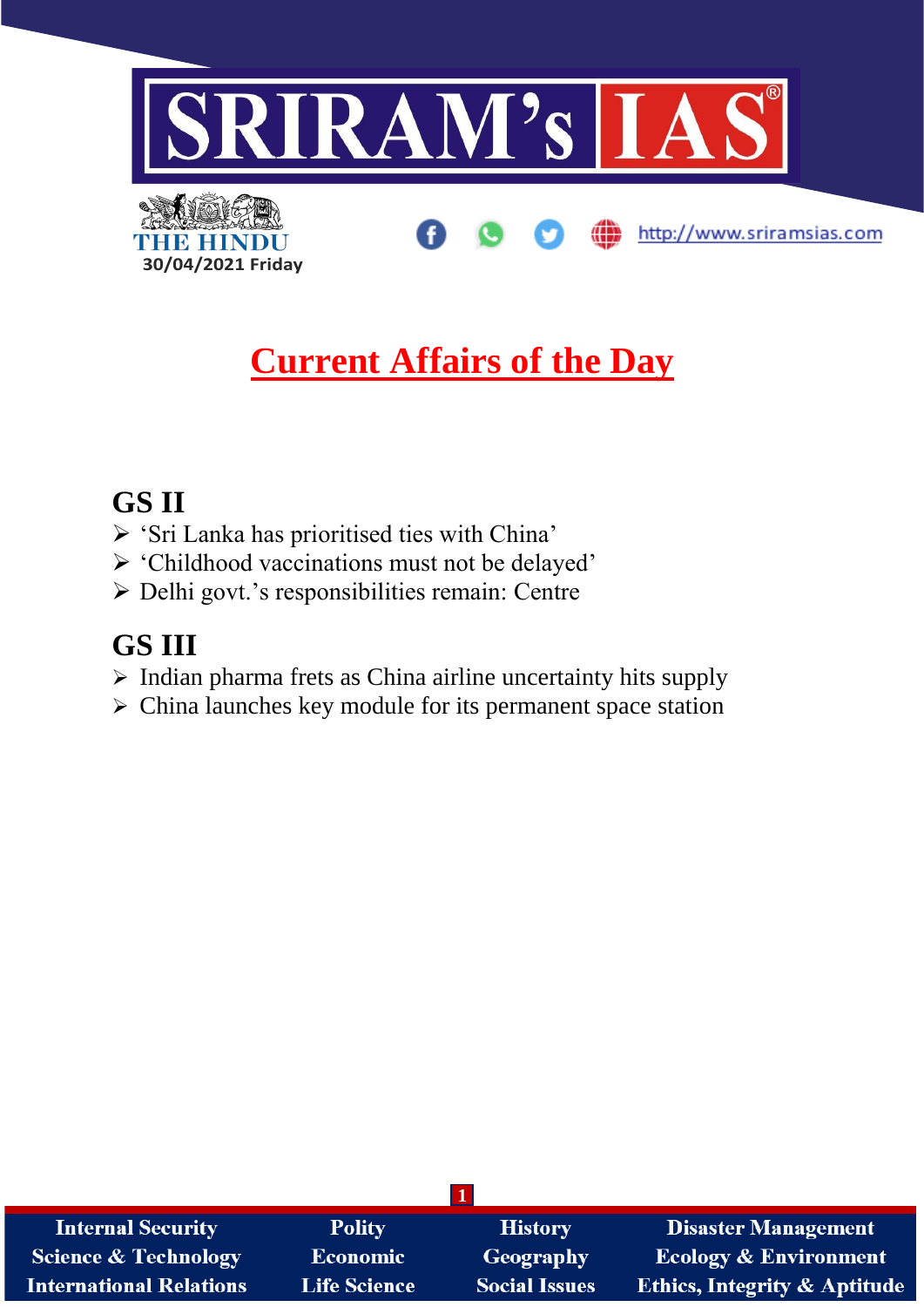

# **'Sri Lanka has prioritised ties with China'**

**News:** Sri Lanka has prioritised developing relations with China and "firmly supports" China's position on issues concerning its core interests

#### **Highlights:**

- 1. The Sri Lankan President said his country "has been pursuing an independent foreign policy and will never bend to pressure from major powers outside the region as well as never forge an alliance with any country", the Chinese news agency reported on Wednesday.
- 2. Sri Lanka and China vowed to enhance pragmatic cooperation in all sectors, "including the military". Sri Lankan Defence officials and the visiting Chinese delegation signed a "Military Assistance Protocol".
- 3. General Wei, in his talks with the Sri Lankan leadership, seems to have reiterated his message in Dhaka on Tuesday slamming "powers from outside the region" for forging military alliances in South Asia.
- 4. His apparent attack on the India-U.S.-Australia-Japan Quad grouping echoed reservations voiced by Sri Lanka earlier. Earlier, Sri Lanka had said, "We are observing the rise of Quad as an exclusive military alliance. If Quad is aiming at economic revival, there are no issues."

# **'Childhood vaccinations must not be delayed'**

**News:** Childhood vaccinations are crucial to ensure the health and well-being of children, and must not be delayed or missed, said experts **Highlights:**

- 1. Primary vaccinations (those given in the first nine months), should not be postponed if possible — the aim is to protect the baby from deadly diseases that can kill them in the first year of life. Though pandemic is affecting routine vaccinations of babies.
- 2. On the vaccination card, experts stressed its importance as a health record and said parents could even maintain a digital record in order to ensure that the information stayed secure.
- 3. The doctors also gave a strong message about misinformation around vaccines and said this needed to be combated with vaccine advocacy and education.
- 4. An adult having missed the polio vaccine as a child and could take the injectable polio vaccine.

| <b>Internal Security</b>        | <b>Polity</b>       | <b>History</b>       | <b>Disaster Management</b>              |
|---------------------------------|---------------------|----------------------|-----------------------------------------|
| <b>Science &amp; Technology</b> | Economic            | Geography            | <b>Ecology &amp; Environment</b>        |
| <b>International Relations</b>  | <b>Life Science</b> | <b>Social Issues</b> | <b>Ethics, Integrity &amp; Aptitude</b> |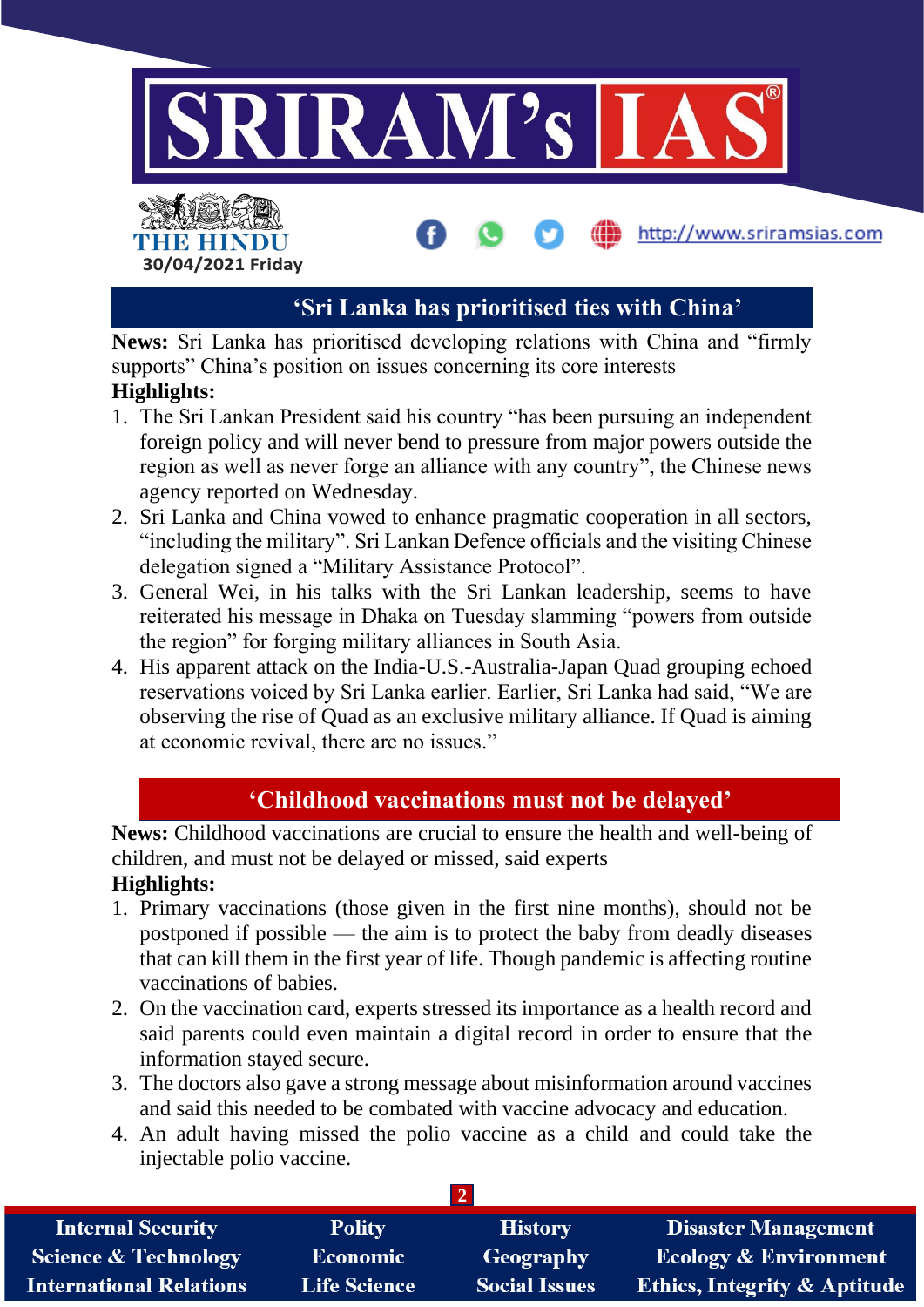

# **Delhi govt.'s responsibilities remain: Centre**

**News:** The Union Home Ministry said that the Government of National Capital Territory (GNCTD) Amendment Act, 2021 "in no way alters the constitutional and legal responsibilities of the elected government" to take necessary action in areas of health and education.

### **Highlights:**

- 1. In a press statement, the Ministry issued a notification that the provisions of the Act would come into effect from April 27. The Act passed by Parliament gives more teeth to the office of the Lieutenant Governor (L-G) of Delhi.
- 2. The Act amended Sections 21, 24, 33 and 44 of the 1991 Act saying that "government" in the national capital territory of Delhi means the Lieutenant-Governor of Delhi.
- 3. The Act gives discretionary powers to the L-G even in matters where the Legislative Assembly of Delhi is empowered to make laws.
- 4. The Act also seeks to ensure that the L-G is "necessarily granted an opportunity" to give an opinion before any decision taken by the Council of Ministers (or the Delhi Cabinet) is implemented.
- 5. "The amendments to the GNCTD Act, 1991, in no way alter the constitutional and legal responsibilities of the elected government to take necessary action, in respect of the subjects transferred to them in the State and Concurrent Lists of the Constitution of India, including subjects such as health, education, etc," the Ministry said.

#### **In line with SC**

It added that the amendments are consistent with the existing legal and constitutional provisions and are in line with the two judgments of the Supreme Court on July 2018, and February 2019, respectively.

#### **Background:**

Delhi is a Union Territory with a legislature and it came into being in 1991 under Article 239AA of the Constitution inserted by 'the Constitution (Sixtyninth Amendment) Act, 1991. As per the parent Act, the legislative assembly of Delhi has the power to make laws in all matters except public order, police and land.

| <b>Internal Security</b>       | <b>Polity</b>       | <b>History</b>       | <b>Disaster Management</b>              |
|--------------------------------|---------------------|----------------------|-----------------------------------------|
| Science & Technology           | <b>Economic</b>     | <b>Geography</b>     | <b>Ecology &amp; Environment</b>        |
| <b>International Relations</b> | <b>Life Science</b> | <b>Social Issues</b> | <b>Ethics, Integrity &amp; Aptitude</b> |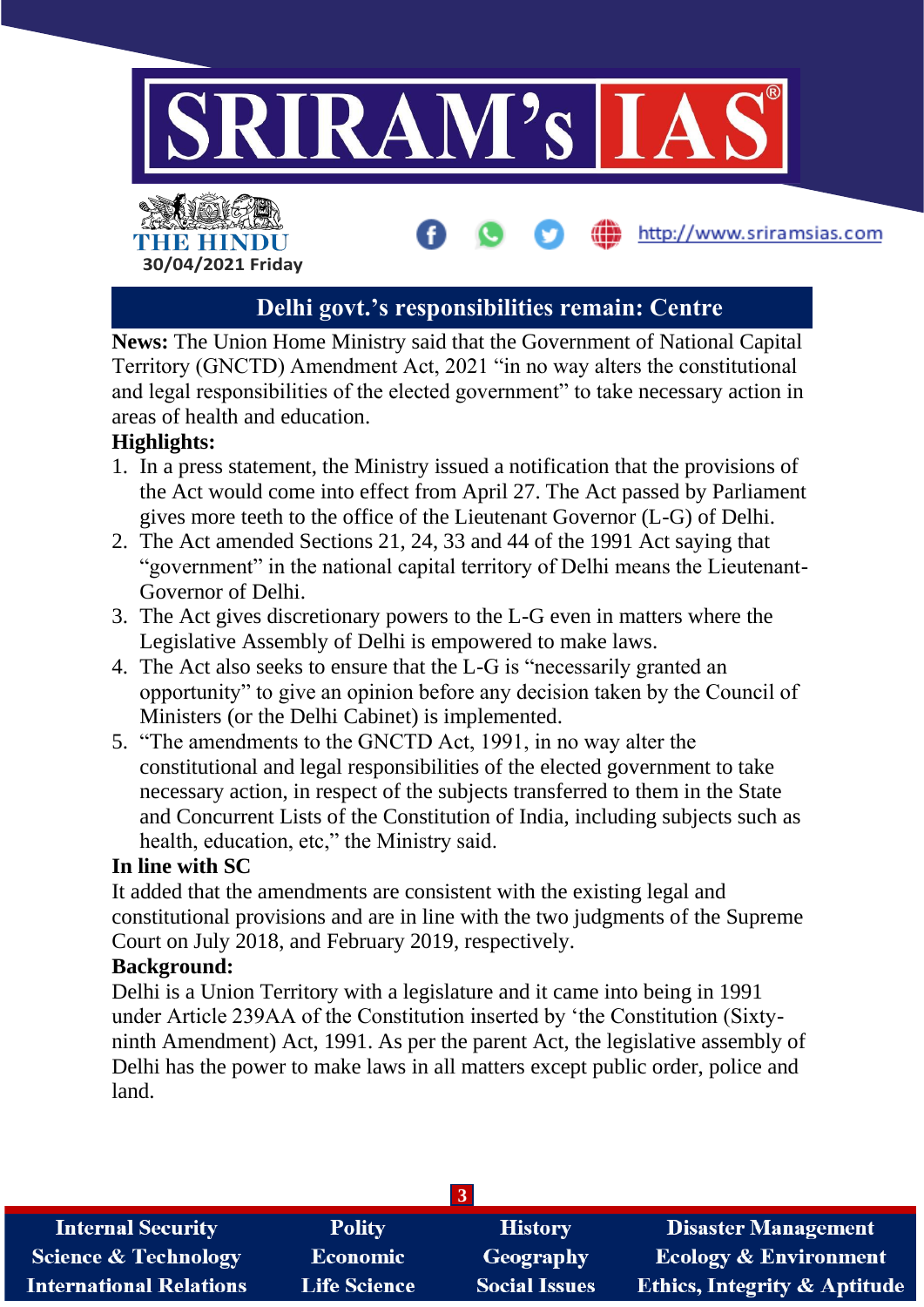

**Indian pharma frets as China airline uncertainty hits supply**

**News:** India's pharmaceuticals industry is concerned that the disruption to Chinese carrier Sichuan Airlines' cargo services to the country may seriously hit the imports of key raw materials and has appealed to the Indian envoy to help find a solution.

# **Highlights:**

- 1. The decision of Chinese state-owned Sichuan Airlines to suspend its cargo services to India for 15 days is worrisome. Notwithstanding reports that the airline was mulling a new plan to resume its cargo flights to the region, an industry official said the carrier's services to India remained suspended for a few days now. Sichuan operated to 6 Indian cities and other industries too depend on its services.
- 2. There is a real risk of disruption to "frantic efforts" by the industry to import medical supplies, including oxygen concentrators, key starting materials (KSMs) and active pharmaceutical ingredients (APIs) at a time when the country was battling COVID.
- 3. Industry fears this could lead to shortages of essential medicines as well as hit exports. As per reports 60-70% of drug intermediates, KSM and API requirements are sourced from China. About 45-50% of all APIs imported feature in the National List of Essential Medicines.

# **China launches key module for its permanent space station**

**News:** China launched the main module of its first permanent space station that will host astronauts for the long term, in the latest success for a programme that has realised a number of its growing ambitions in recent years.

### **Highlights:**

- 1. The Tianhe, or the "Heavenly Harmony" module, blasted into space. The launch kicks off the first of 11 missions necessary to complete, supply and crew the station by the end of next year.
- 2. China's space programme also recently brought back the first new lunar samples in more than 40 years and it also expects to land a probe and rover on the surface of Mars later next month.

| <b>Internal Security</b>        | <b>Polity</b>       | <b>History</b>       | <b>Disaster Management</b>              |
|---------------------------------|---------------------|----------------------|-----------------------------------------|
| <b>Science &amp; Technology</b> | <b>Economic</b>     | Geography            | <b>Ecology &amp; Environment</b>        |
| <b>International Relations</b>  | <b>Life Science</b> | <b>Social Issues</b> | <b>Ethics, Integrity &amp; Aptitude</b> |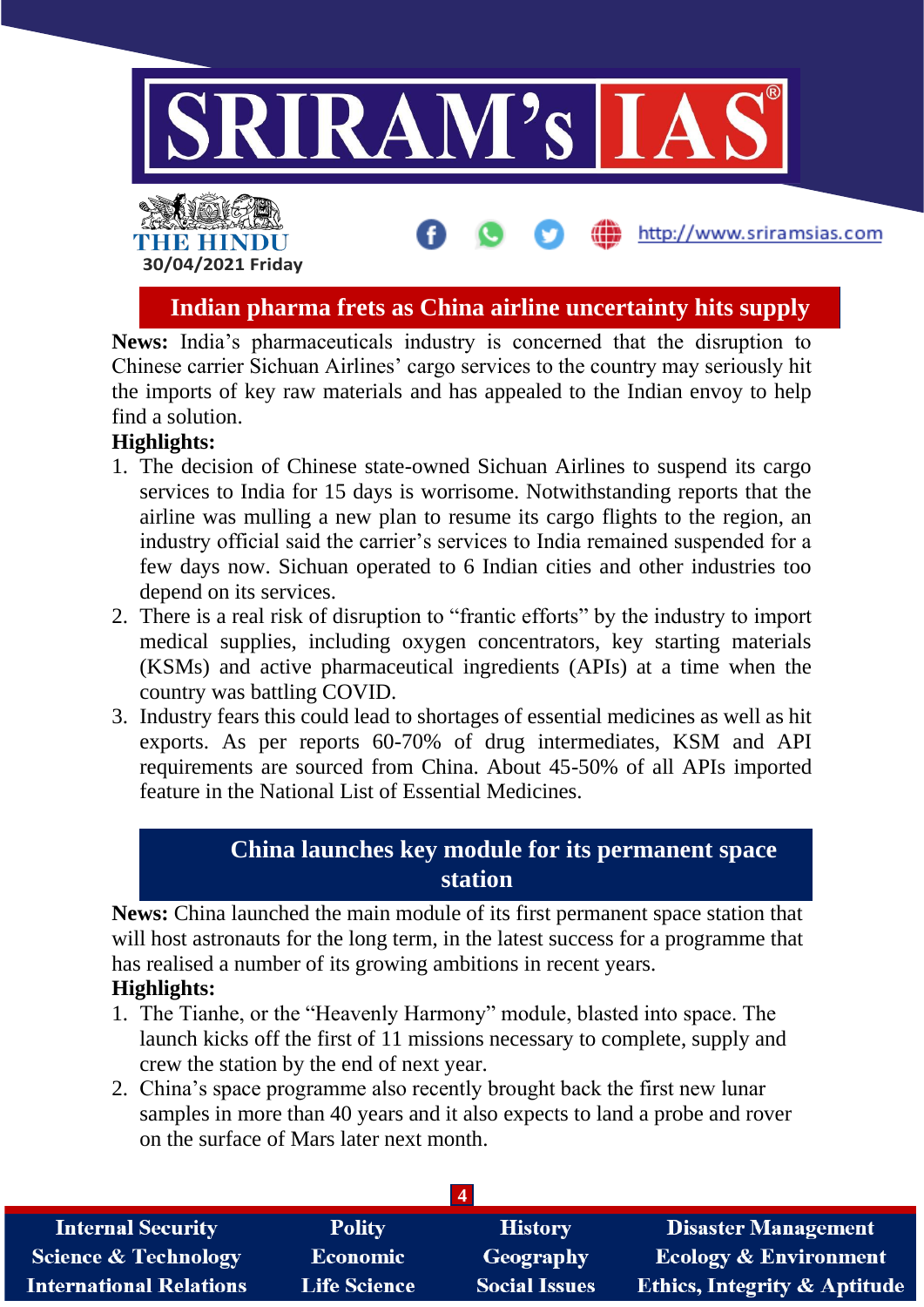

http://www.sriramsias.com

#### **Background:**

**30/04/2021 Friday**

THE HINDU

# **ISS retiring in 2024, both china and Russia have announced separate space stations**

A space station is essentially a large spacecraft that remains in low-earth orbit for extended periods of time. It is like a large laboratory in space and allows astronauts to come aboard and stay for weeks or months to carry out experiments in microgravity.

The Mir space station of the former Soviet Union, and later operated by Russia, was functional from 1986 to 2001. The ISS has been in space since 1998 and has been known for the exemplary cooperation between the five participating space agencies that have been running it: NASA (United States), Roscosmos (Russia), JAXA (Japan), ESA (Europe), and CSA (Canada).

For over 20 years since its launch, humans have continuously lived and carried out scientific investigations on the \$150 billion ISS under microgravity conditions, being able to make breakthroughs in research not possible on Earth.

As per NASA, 243 people from 19 countries have so far visited the ISS, and the floating laboratory has hosted more than 3,000 research and educational investigations from researchers in 108 countries and areas, carrying out cutting edge research in various disciplines, including biology, human physiology, and physical, material and space science.

For the past two decades, the International Space Station has been humanity's home away from home. It's hosted hundreds of astronauts from 18 countries. It's served as the platform for groundbreaking science experiments that have fundamentally changed our understanding of human biology, climate change, and the universe itself. It's been a proving ground for futuristic technologies like organs on a chip and quantum communication terminals, and it's fostered the birth of vibrant commercial space industry. The ISS is arguably the best thing we've ever done. But all good things must come to an end.

The ISS will mark 20 years of continuous human occupation on Saturday, but it's unlikely to last another 20 years. Funding for the space station is scheduled to dry up this decade, although exactly when that will happen is still unclear. NASA and the agency's international partners have guaranteed support for the ISS until 2024, and some supporters in Congress have advocated extending the agency's space station budget through 2028. What happens next is anyone's guess, but

| <b>Internal Security</b>        | <b>Polity</b>       | <b>History</b>       | <b>Disaster Management</b>              |
|---------------------------------|---------------------|----------------------|-----------------------------------------|
| <b>Science &amp; Technology</b> | <b>Economic</b>     | Geography            | <b>Ecology &amp; Environment</b>        |
| <b>International Relations</b>  | <b>Life Science</b> | <b>Social Issues</b> | <b>Ethics, Integrity &amp; Aptitude</b> |